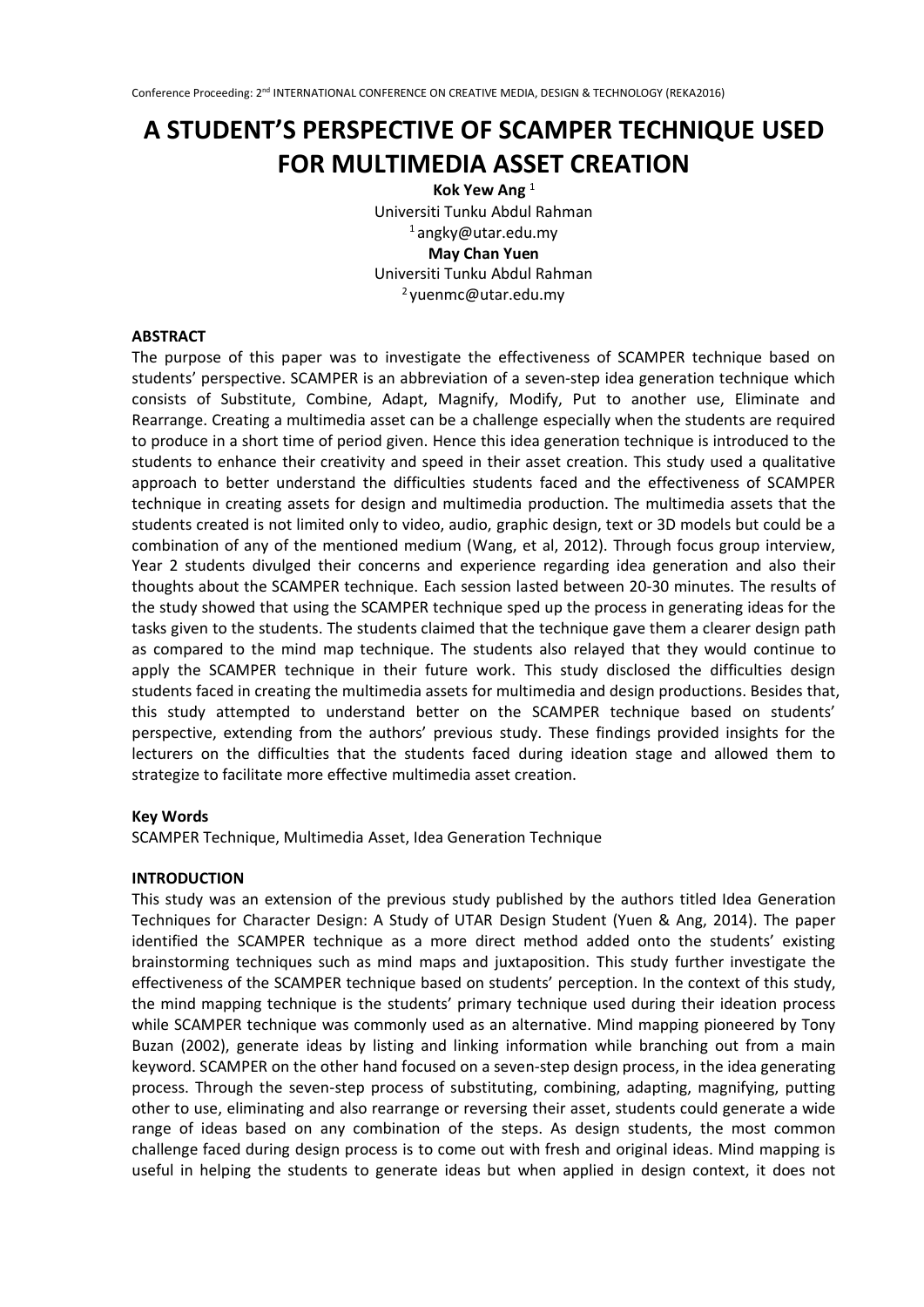impact the students visually. The SCAMPER method whereas is intuitive as classified by Shah, et al. (2003), and is argued to be an intermediate method because it enables both idea generation and problem analysis. Therefore, this study attempts to provide an alternative idea generation technique to the students in order to enhance the asset creation process. Creating a new asset is a challenge especially to new designers, as it needs to go through precise design process and it is time consuming. A student goes through precedence studies prior to idea generation and proposal. Hence, an idea generation technique is crucial for the student to understand their workflow before executing it and finally output as a final asset.

#### **LITERATURE REVIEWS**

In creating multimedia assets, the students apply idea generation techniques during their design process to enhance creativity. There are a variety of ideation tools exist to assist designers in their ideation process and not limited to mind maps or juxtaposition (Fogler and Le Blanc, 1995). SCAMPER is also just one of the many tools for idea creation. SCAMPER techniques were developed originally by Osborn in 1953 and extended by Eberle in 1971 whom brainstorm recommendations and convolve them into an extended idea generation technique to push creativity. Different students will face different kind of difficulties in their design process. However, this should not be the factor deterring students from progressing as Majid, Tan and Soh(2003) explained:

> *Although creativity tends to differ from one individual to another, no individual can be considered to lack creativity; what matters the most, in this context, is finding a way to elicit and develop this characteristic, which more or less exists in all individuals. (Harman, 2015)*

Adams (1999) described the barrier to creativity works to a wall of mental that block the problem solver from conceiving its solution or perceive a problem correctly. Nordin and Malik (2015) indicated that geographical factors whether the students live in urban, semi urban or rural area, does not have any effect on barriers to creative thought and innovative skills. Creativity according to Wong and Pang (2003), are however affected by various attributes which include the individual's situation, motivation, cognitive development and personality.

| Phase        | Solutions                 | Step                                |
|--------------|---------------------------|-------------------------------------|
| Design       | Exploring                 | <b>Generating Ideas</b>             |
|              | Solutions                 | Considering Ideas<br>Checking Ideas |
|              | Mapping                   | Requirements and                    |
|              | Solutions                 | Propositions                        |
|              |                           | Skeleton Design                     |
|              |                           | <b>Detailed Specifications</b>      |
| Construction | <b>Building Solutions</b> | <b>Creating Initial Prototypes</b>  |
|              | <b>Revising Solutions</b> | <b>Revising Prototypes</b>          |

Table 1: McKenney and Reeves's (2015) Main Processes of Design and Construction (pg.133)

According to McKenney and Reeves (2015), "Exploring and mapping potential solutions can yield documents that describe potential designs to be created. These can range from broader descriptions of the skeleton design to more detailed design specifications" (pg.131). SCAMPER technique for the idea generation will be in the design phase where the students explore solutions in generating, considering and checking ideas. In Choi and Kim's (2014) study, the SCAMPER technique were effectively applied to create fashion designs using a combination of 3 or less of the SCAMPER techniques. Ozyaprak, (2016) also reviewed SCAMPER as a divergent thinking process and a fun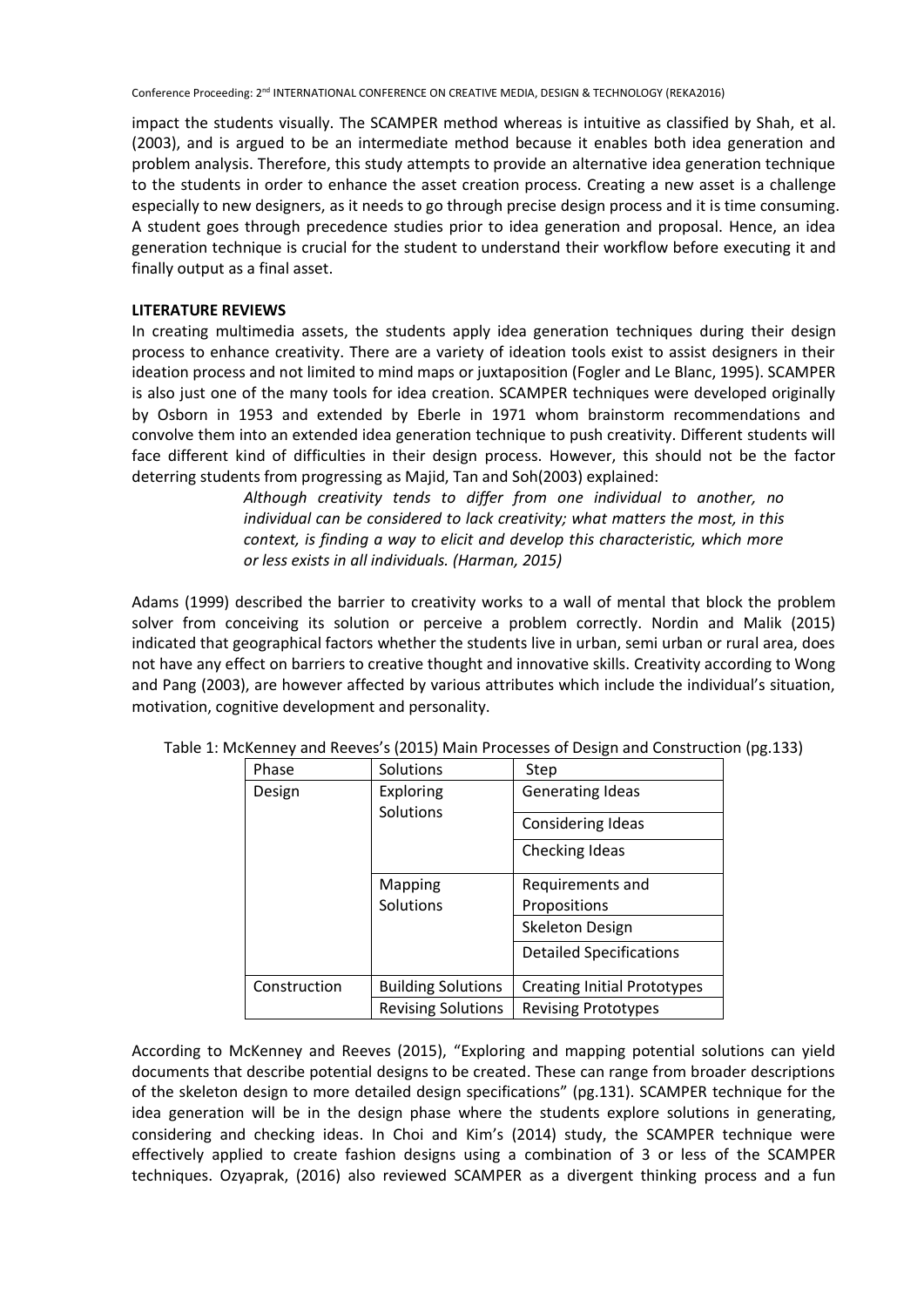technique that "provides an enjoyable environment for thinking creatively" (pg.33). The senior secondary school students who participated in a creative thinking workshop also found increase in creativity knowledge and confidence through the use of the SCAMPER technique (Poon's et al., 2014). According to Kwon and Song (2013), SCAMPER technique too benefits the students in improving their creative expression in computer graphic classes for professional, undergraduate or vocational high school.

#### **PROBLEM STATEMENTS**

As observed by the researcher, the students usually faced difficulty in executing a design asset which in the class is a character modelling. While the class requires them to come out with a new multimedia asset the students brainstorm and sketch out on paper for their brief before consulting with the class lecturer. This process usually takes up a long time and sometimes the design output is still not of the quality that the students and lecturers expected. The students mentioned that even though they progressed with their precedent studies using the internet, they somehow still faced difficulties in producing fresh and new ideas. Hence, SCAMPER is introduced to the students to help them in the asset creation process aside of the mind mapping technique.

#### **METHODOLOGY**

This study used a qualitative approach to investigate students' perceived challenges in multimedia and design asset creation. The focus group interview method was used as it enabled the researchers to gain understanding and gather as much information from a few students within a short period of time. All of the focus group interview session lasted between 20-30 minutes for each sessions. The venue of the interview was held in the computer lab of the Universiti Tunku Abdul Rahman at the 7th floor. The reason the computer lab was choosen is to make sure that the students have a familiar enviroment that they are comfortable with.They were asked 4 questions which related to SCAMPER technique, before and after application in their design process. At the end of the interview, the researcher tested the students to draw on paper a character using SCAMPER technique.

The questions asked during the interview were semi-structured as below:

- 1. What are the difficulties that you faced when working on design-based assignments? and do you know what the SCAMPER technique is?
- 2. Have you apply the SCAMPER technique in your design process flow before this? If no, why?
- 3. How do you feel/think if your lecturer implements SCAMPER technique as a part of ideation progress in your work?
- 4. To what extent do you think the SCAMPER technique helps you in the design process and would you use SCAMPER technique in the future?

The interviews were recorded using a digital audio recorder so that the researcher can analyse the data captured verbatim. The data was then being analyse thematically using NVivo to understand on the effectiveness of applying SCAMPER technique in their design process. Empathetic listening approach was applied in the interview so that the students feel more comfortable in sharing their thoughts and difficulty in their design process. As Salem (2011) stated that empathetic listening is a way of listening and responding to another person that can improve mutual understanding to gain trust. A total of 4 focus group interviews were conducted with 3 students for the first three sessions and 4 students for the last session. The data collection was conducted in 2 weeks' time for using purposive sampling. The students were firstly briefed on the aim and objectives of the study and consent forms were then disseminated to them. Only after consent was obtained, the researcher progressed with the interview sessions. The participants of this study consist of students from second year students majoring in Digital Animation, Game Design and Game Development in the Faculty of Creative Industries.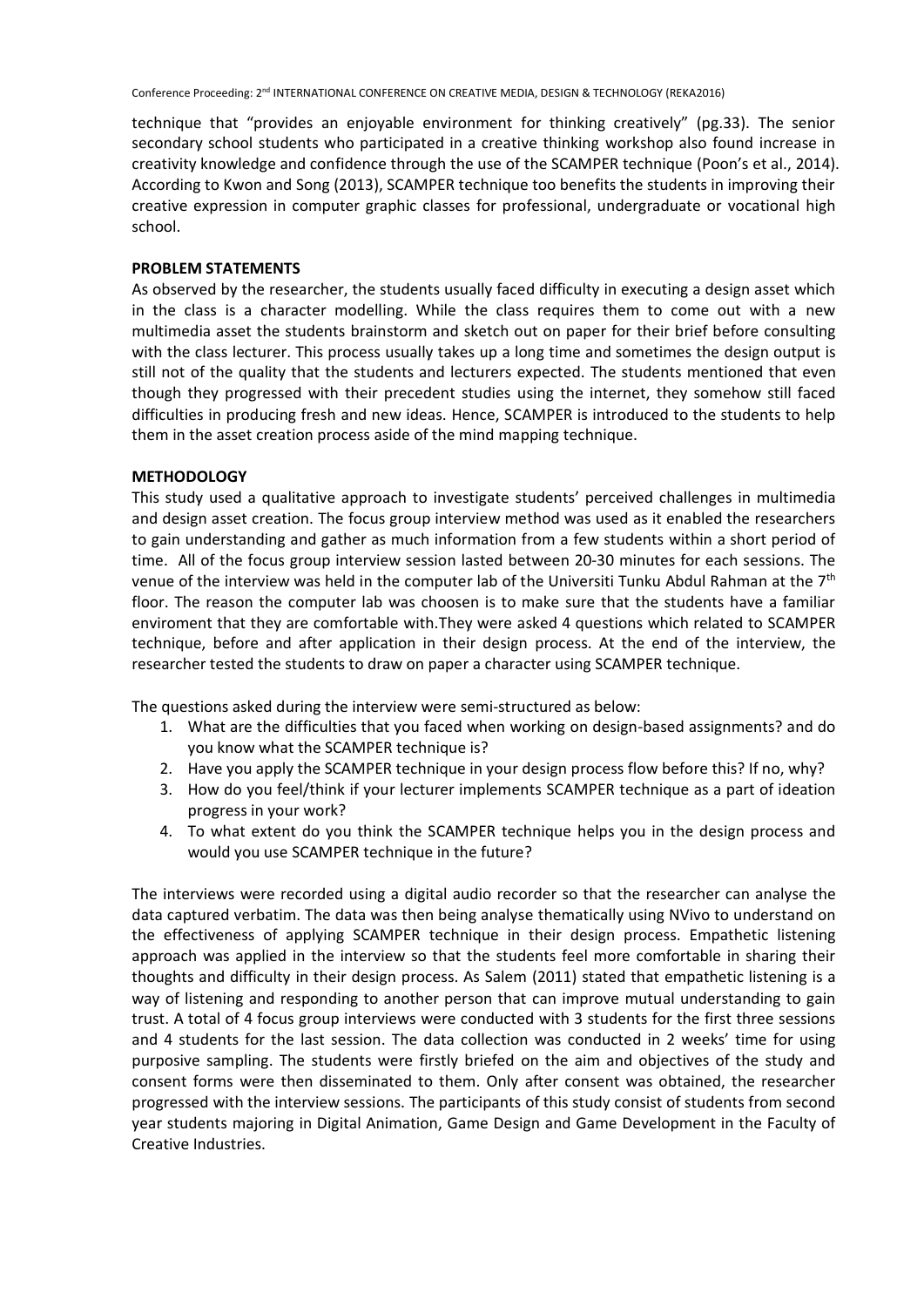| Course      | Male | Female |
|-------------|------|--------|
| Digital     |      |        |
| Animation   |      |        |
| Game Design |      |        |
|             |      |        |
| Game        |      |        |
| Development |      |        |

**Table 2: Survey Demographics (n=13)**

#### **RESULTS & DISCUSSION**

During the focus group interviews, the students divulged the difficulties they faced during the predesign stage and how SCAMPER technique helped to clear out their workflow. The findings are presented as follows.

# **Difficulties faced**

Based on the data collected, the students shared a common thought that when they were firstly assigned a task, they were unsure on how to start with it. One of the student explained that 'It's like a creativity block, even though I can Google it, but sometimes I'm still unsure with what to do". The students were most likely having a creativity block when they were given the task even though there was already a brief given to them. This might be due to lack of brainstorming practice in the design process and the students were either too dependent on the internet or their lecturers for ideas. During the focus group interviews, mind mapping techniques were discussed as a brainstorming technique. The findings from the interviews however showed that the technique was "not helping that much", claimed one of the students. Another student even complained that the mind map technique is a bit "childish" for use in his study. From the data analysis, it was found that the mind mapping technique enabled the students to branch out their ideas but it did not help them visualize what they wanted to create. When the researcher asked the students whether they had heard of the SCAMPER technique, all of the students answered and replied yes they had heard of SCAMPER technique before this. When asked by the researcher did they understand the 7 steps of the SCAMPER technique, all of them are able to answer correctly. The researchers felt that it was normal for the students to start off with some 'creativity block', as the students will need some time to fully understand the requirements of the task given before actions can be taken. By practicing an effective idea generation technique nonetheless could cut off a significant of time spent to start off with their design study.

# **Applying SCAMPER technique**

All of the students shared that they had been applying the SCAMPER technique in their brainstorming process before. Even though there were two students who doubted the process they applied before was considered as the SCAMPER technique. The researcher then confirmed with the students on the 7 steps they used to create multimedia and design assets. Students from the Games majoring created game assets while the students from Digital animation majoring created animation assets. SCAMPER requires the students to mix and match the 7 steps for them to produce creative ideas hence giving the students a wide combination of possibilities to brainstorm on their asset creation.

# **Mind map vs SCAMPER**

When the students were asked on their views if their lecturers were to implement the SCAMPER technique as part of their ideation progress, the results seems promising. One of the students answered that "I would definitely agree that if my lecturer is going to implement this technique in our design class". Another student shared that if the technique is practiced correctly, it will really save them from lots of problems and also cut down on the time they spend on the design process,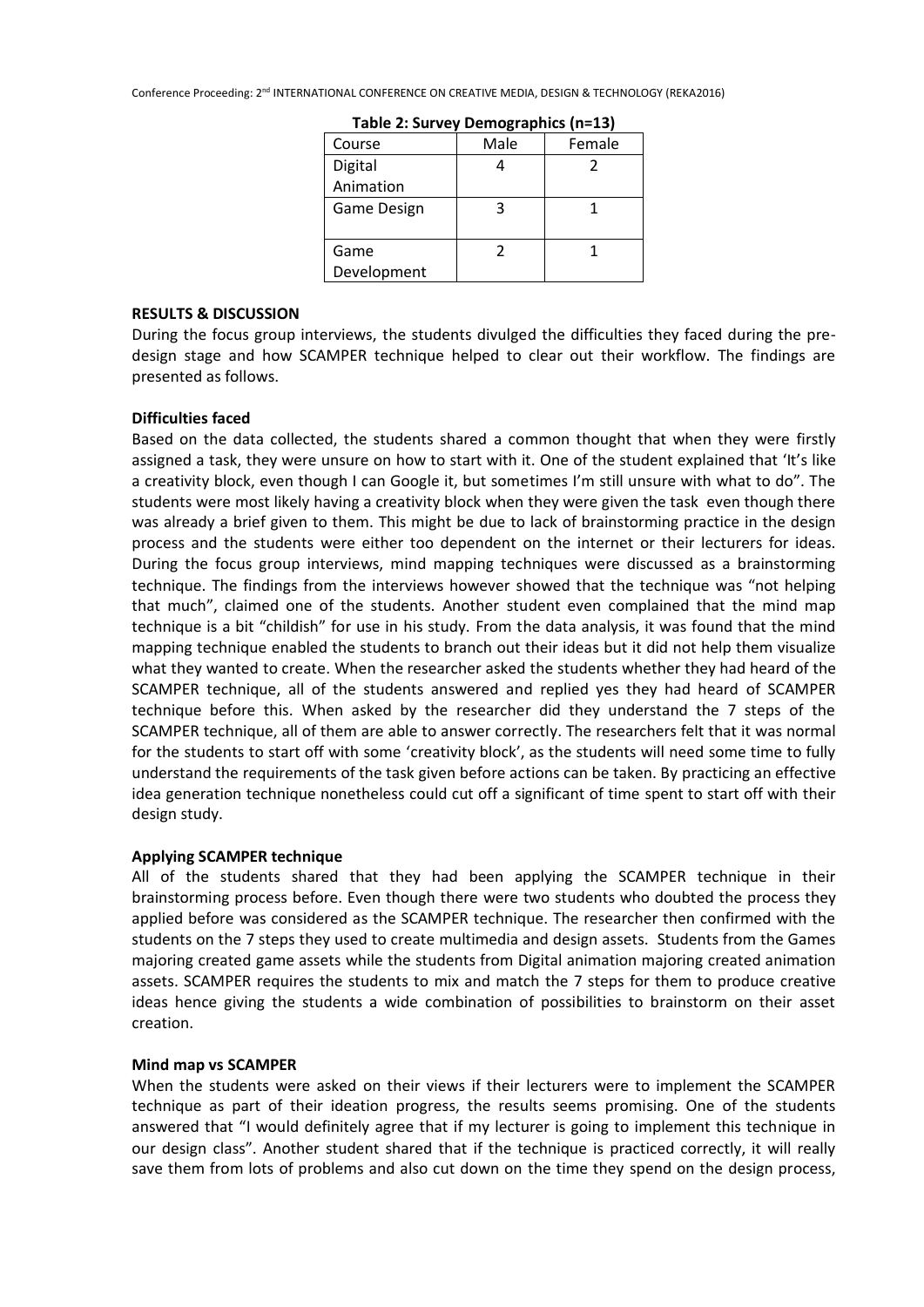saying "I would prefer to use this technique compared to mind mapping..." as another student added that SCAMPER "…helps me to clarify better on my design as such my game asset compared to mind map technique". SCAMPER technique would benefit the design students because it enabled them to visualize the assets they were creating for their given tasks. Another student shared that "I would prefer to use SCAMPER rather than Mind map because I can draw and see the graphics that I wanted and not wasting time branching out my ideas".

# **SCAMPER in future work**

The majority of the students agreed that SCAMPER technique would be able to help them in their future work. Two of them were doubtful as they would not be joining the creative industry. They however agreed that they would apply the SCAMPER if their work is related to design. Data collected shows that the students concurred that SCAMPER technique enhanced their idea generation creativity and they were happy with the outcome from the technique used. One of the student shared that "I'm happy to learn this idea generation technique as I felt that I will be able to use it in my future work and I won't be spending too much time just doing research". Another student shared in his interview that SCAMPER technique give him a more solid idea as the steps are giving him a sense of guidance of what he should do to create a new design.

# **Student's Design Using SCAMPER**

At the end of the interview sessions, the students were instructed to sketch out a character design combining an existing animal and a fruit using the SCAMPER technique. The students then explained the technique used from SCAMPER to help them to come out with their design. Below are some of the examples of the students' work for pre SCAMPER's illustration:



Figure 1 – A mixture of watermelon and rhinoceros





Figure  $2 - A$  snake with pineapple Figure  $3 - S$  Student's drawing on the new character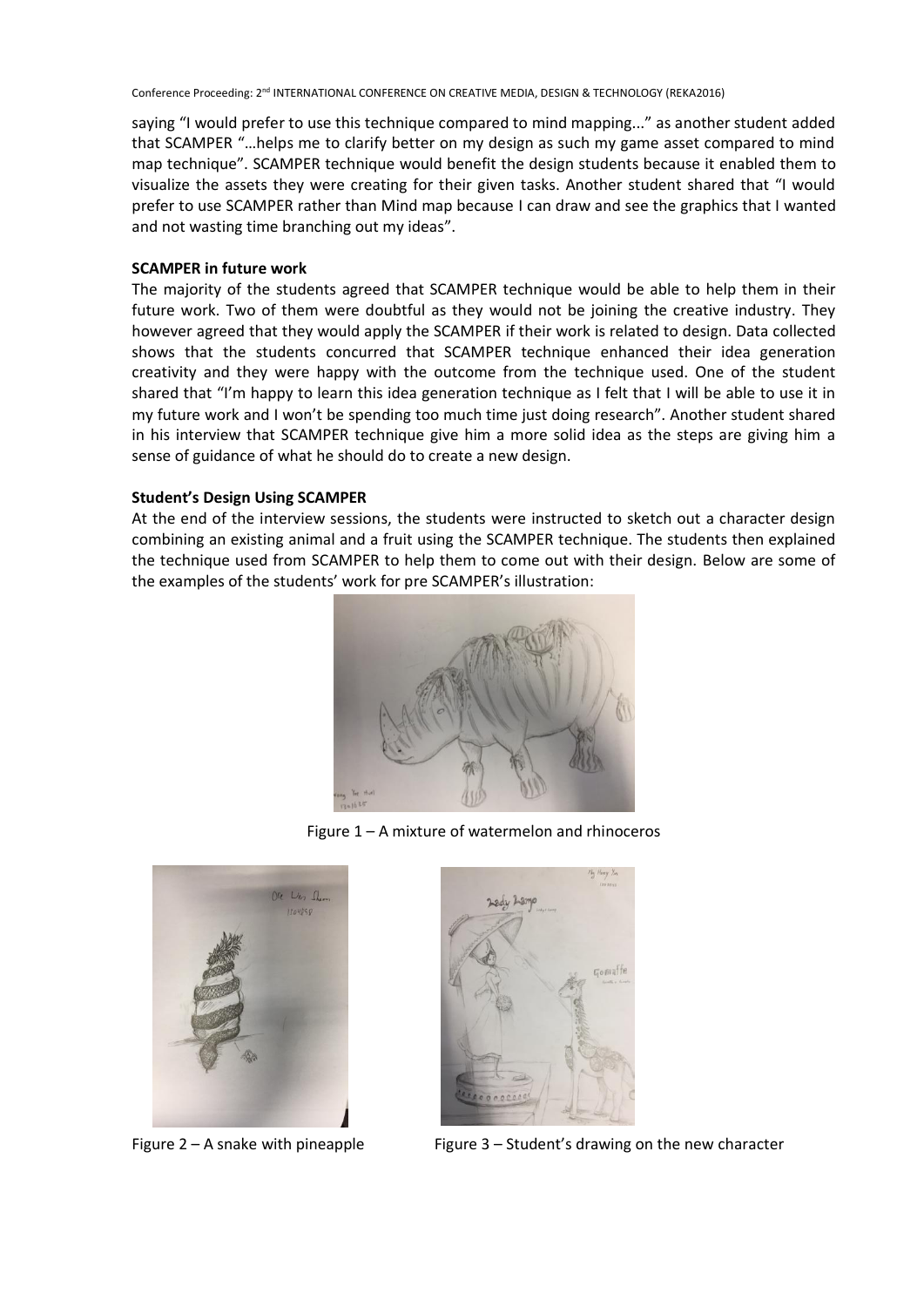As observed by the researcher, the pre SCAMPER illustration is more straight forward and not much of new idea has been injected into the students design. As for the post SCAMPER ,the students used about 10 minutes to finish the task given. Some of the students searched on the internet for some precedent study and before attempting design using the SCAMPER technique. The researcher did not intervened during the sketching process as to give full freedom for the students to sketch out what is in their mind at that time.



Figure 4 – Student's illustration in Post SCAMPER



Figure 5 – A banana lizard character with SCAMPER applied



Figure 6 – A sloth and cherry inspired character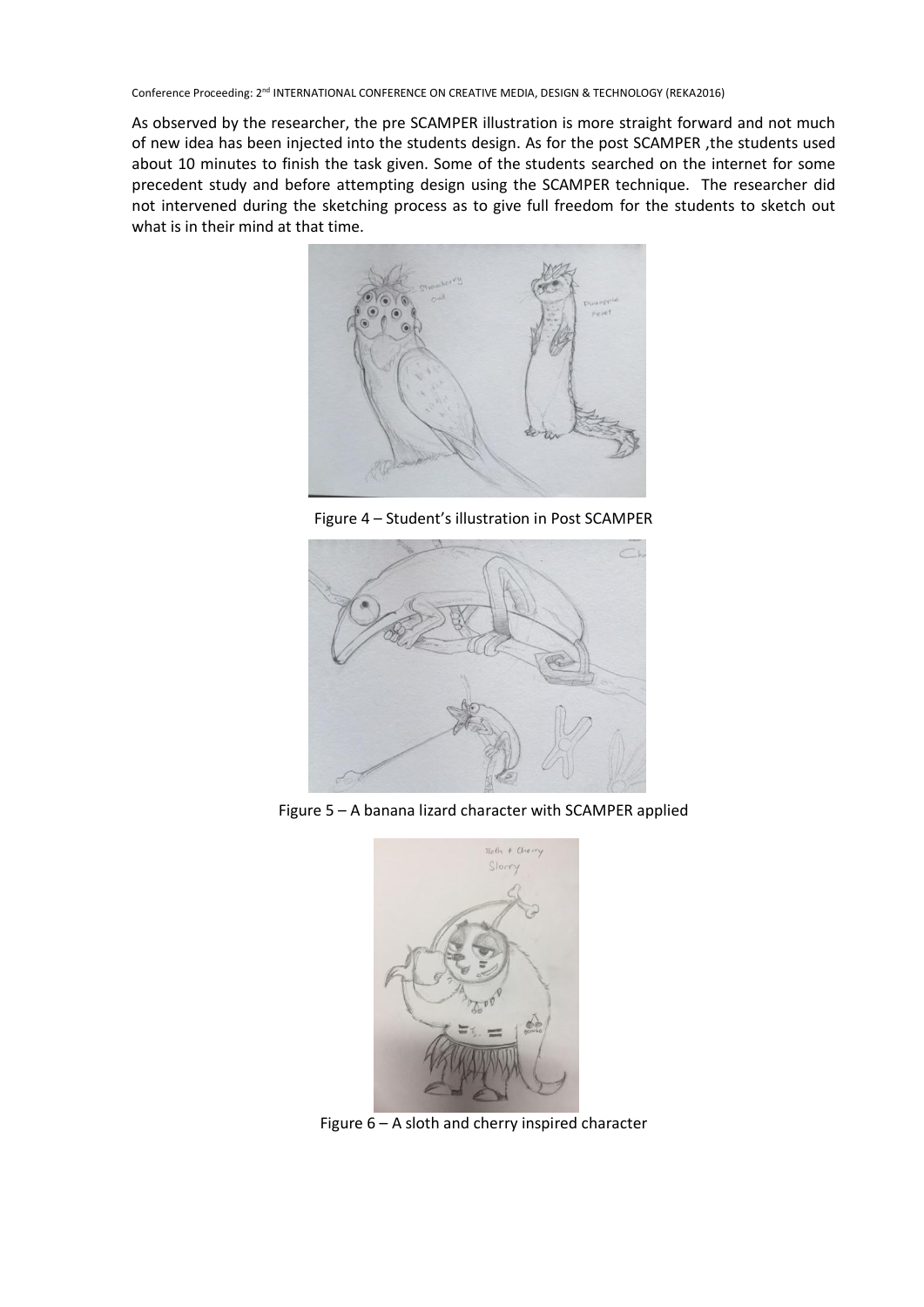

Figure 7 – An ostrich and strawberry inspired character

From the students drawing, even though most of the student did not apply all of the 7 process in SCAMPER, the researcher observed that creativity needs to be taken into many factors including time. The outcome of the students drawing supports that they are able to come out with an asset within a short period of given time.



Figure 8 – A mixture of unicorn and chilli character



Figure 9 – An unique character inspired by fox and lemon

# **CONCLUSION**

From the study, the researchers are able to understand the difficulties students faced during design process especially in their design courses. Lacks of ideation and to work in a short period of time seems to contributing to the students' difficulties. In the pre SCAMPER period, the students illustration are seems to be more straight forward with just one or two process are applied while in the post SCAMPER, the student's illustration are more complex and somehow inspired by the existing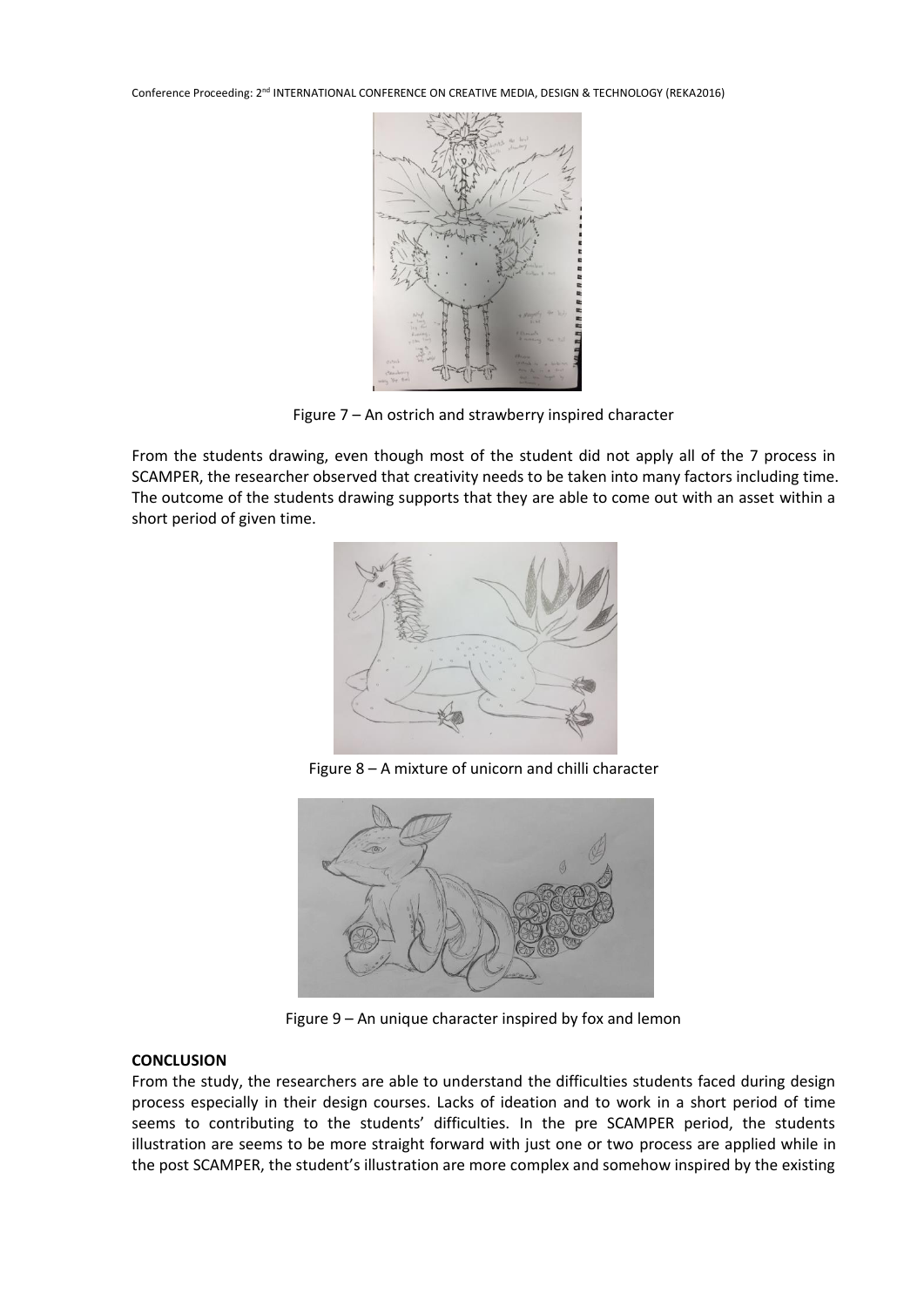character in the media. There are some limitations for this study where the sample for the study is small and the participants comes from a single university. A bigger number of design students and from different university is proposed for future study. Besides that, for this study the researcher is also the moderator of the interview sessions, so some of the students were reserved in their comments. The study also identified from the students' perception that the SCAMPER technique helps the students to understand better in their design subjects as compared to the mind mapping technique. To support that, some of the students claimed that by practicing SCAMPER actually given them the ease of mind in coming out with fresh and new ideas. For this study, the objective of the study has been achieved and it helps the researcher to understand the effectiveness of using SCAMPER technique from the students' perspective.

# **REFERENCES**

Adams, J. (2001). *Conceptual Blockbusting: A guide to better ideas (4th ed.).* New York: Basik Books

- Buzan, T., & Buzan, B. (2002). How to mind map. London: Thorsons
- Choi, S. Y., & Kim, M. J. (2014).Creative Idea and an Analysis of Fashion Design on Korean Image through the SCAMPER Technique. *Journal of the Korean Society of Costume*, *64*(1), 1-17.
- Fogler, H. S. & Le Blanc, S. (1995) Strategies for Creative Problem Solving. Prentice Hall. *Journal of Contemporary Hospitality Management, 15*(1), 29- 37
- Harman, D.C.G. (2015). The Effect of the SCAMPER Technique in Raising Awareness Regarding the Collection and Utilization of Solid Waste Methodology, 6(10).
- Kwon, O.H., & Song, K.S. (2013). Enhancement Idea Conception And Creative Expression in Vocational High Schools. EDULEARN13 Proceedings, 6425-6430
- Majid, D.A., Tan, A.G. & Soh, K.C. (2003), "Enhancing Children's Creativity: An Exploratory Study on Using the Internet and Scamper as Creative Writing Tools", The Korean Journal of Thinking & Problem Solving, 13(2), 67-81
- McKenney, S. & Reeves, T. C. (2015). Educational design and construction: Processes and technologies. In B. Gros, Kinshuk, & M. Maina (Eds.). The architecture of ubiquitous learning: Designs for emerging pedagogies (pp. 131-151). Heidelberg, Germany: Springer Verlag.
- Nordin, N., & Malik, M. (2015).Undergraduates' Barriers to Creative Thought and Innovative in a New Millennial Era. *Procedia-Social and Behavioral Sciences*, *201*, 93-101.
- Osborn, A. (1953). *Applied imagination: principles and procedures of creative thinking*. New York: Charles Scribner's
- Ozyaprak, M. (2016). The effectiveness of SCAMPER technique on creative thinking skills. Journal for the Education of Gifted Young Scientists, 4(1), 31-40. DOI: http://dx.doi.org/10.17478/JEGYS.2016116348
- Poon, J. C., Au, A. C., Tong, T. M., & Lau, S. (2014). The feasibility of enhancement of knowledge and self-confidence in creativity: A pilot study of a three-hour SCAMPER workshop on secondary students. *Thinking Skills and Creativity*, *14*, 32-40.